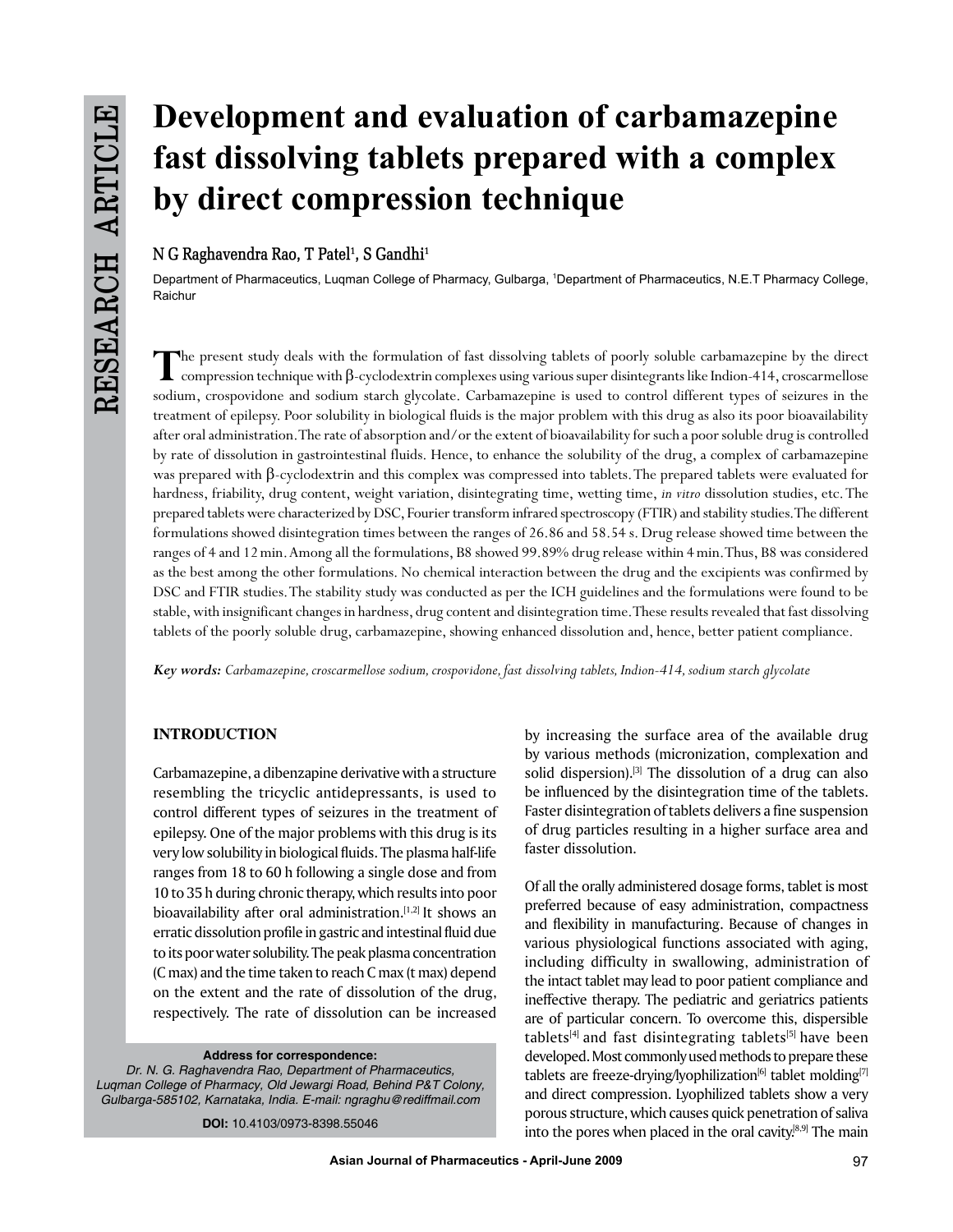disadvantages of tablets produced are, in addition to the costintensive production process, a lack of physical resistance in standard blister packs and their limited ability to incorporate higher concentrations of active drug. Molded tablets dissolve completely and rapidly. However, lack of strength and taste masking are of great concern.[7,10] The main advantages of direct compression are low manufacturing cost and high mechanical integrity of the tablets. $[8,11]$  Therefore, direct-compression appears to be a better option for manufacturing the tablets. The fast disintegrating tablets prepared by the direct compression method, in general, are based on the action established by superdisintegrants such as croscarmellose sodium (CCS), crospovidone (CP), Indion-414 and sodium starch glycolate (SSG). The effect of functionality differences of the superdisintegrants on tablet disintegration has been studied.[12,13]

Hence, in the present work, carbamazepine fast dissolving tablets were prepared using carbamazepine with a β-cyclodextrin complex using different superdisintegrants like CCS, CP, Indion-414 and SSG. Microcrystalline cellulose (MCC) and directly compressible mannitol were used as diluents. A total number of 16 formulations were prepared with the complex by the direct compression technique, compositions of which are given in Table 1.

## **MATERIALS AND METHODS**

#### **Materials**

Carbamazepine was a gift sample from Cadila Health Care, Ahmedabad, India. CCS and SSG were gift samples from Maruti Chem., Ahmedabad, India. Aspartame and CP were gift sample from Aurobindo Pharma, Hyderabad, India. Indion-414 was a gift sample from Ion Exchange India Limited, Mumbai, India. Sodium lauryl sulfate (SLS), D.C. mannitol, MCC, talc and magnesium stearate (Mg. stearate) were purchased from S.D. Fine Chem., Mumbai, India. All other materials were of analytical reagent grade.

#### **Methods**

*Preparation of complex of carbamazepine with* β*-cyclodextrin*

A mixture of carbamazepine and β-cyclodextrin was ground in a glass container and a minimum amount of solvent (methanol:water = 1:1 v/v) was added. The mixture was reacted for 90 s at 60°C in the microwave oven. After the reaction was completed, an adequate amount of solvent was added to remove residual carbamazepine and β-cyclodextrin and then the precipitate was filtered. After drying in a vacuum oven at 80°C, a white powder product was attained, which was the inclusion complex of carbamazepine and β-cyclodextrin.<sup>[14]</sup>

## *Preparation of tablets containing a complex of carbamazepine with* β*-cyclodextrin*

The amounts of complex equivalent to 100mg of drug were taken and then mixed with directly compressible diluent and superdisintegrants in a plastic container. Mg. stearate and talc were passed through sieve no. 60, mixed and blended with the initial mixture in the plastic container followed by compression of the blend. Compression was performed on a 10 station Rimek tablet compression machine (M/s Karnawati Engg. Ltd, Ahemadabad, India) using 8-mm punches.

#### **Evaluation of carbamazepine tablets**

The prepared tablets were evaluated for weight variation, hardness, friability, disintegration time, wetting time, drug content and stability studies. In the weight variation test, 20 tablets were selected at random and the average weight was calculated. Then, individual tablets were weighed and the weight was compared with an average weight. The Pfizer hardness tester was used for the determination of the hardness of tablets. The tablet was placed in contact between the plungers and the handle was pressed. The force of the fracture was recorded. The friability of the tablets was determined using a Roche friabilator (Cambel Electronics, Mumbai, India). Six tablets were tested from each formulation. In the disintegration time $[15]$  study, the tablet was put into 100 ml distilled water at  $37 \pm 2$ °C. Time required for complete dispersion of a tablet was measured with the help of a digital tablet disintegration test apparatus and in the wetting time<sup>[16]</sup> study, a piece of tissue paper folded twice was placed in a small petridish (internal diameter  $= 6.5$  cm) containing

| Table 1: Composition of carbamazepine fast dissolving tablets |           |              |                |                |           |           |                |                |                                                                                                 |              |                |                |            |            |            |            |
|---------------------------------------------------------------|-----------|--------------|----------------|----------------|-----------|-----------|----------------|----------------|-------------------------------------------------------------------------------------------------|--------------|----------------|----------------|------------|------------|------------|------------|
| Ingredients (mg)                                              | <b>B1</b> | <b>B2</b>    | B <sub>3</sub> | <b>B4</b>      | <b>B5</b> | <b>B6</b> | <b>B7</b>      | B <sub>8</sub> | <b>B9</b>                                                                                       | <b>B10</b>   | <b>B11</b>     | <b>B12</b>     | <b>B13</b> | <b>B14</b> | <b>B15</b> | <b>B16</b> |
| Amount of complex<br>equivalent<br>to 100 mg of               |           |              |                |                |           |           |                |                | 340.2 340.2 340.2 340.2 340.2 340.2 340.2 340.2 340.2 340.2 340.2 340.2 340.2 340.2 340.2 340.2 |              |                |                |            |            |            |            |
| carbamazepine                                                 |           |              |                |                |           |           |                |                |                                                                                                 |              |                |                |            |            |            |            |
| (with $\beta$ -cyclodextrin)                                  |           |              |                |                |           |           |                |                |                                                                                                 |              |                |                |            |            |            |            |
| <b>SSG</b>                                                    | 12.5      | 25           | 37.5           | 50             |           |           |                |                |                                                                                                 |              |                |                |            |            |            |            |
| <b>CCS</b>                                                    |           |              |                |                | 12.5      | 25        | 37.5           | 50             |                                                                                                 |              |                |                |            |            |            |            |
| CP                                                            |           |              |                |                |           |           |                |                | 12.5                                                                                            | 25           | 37.5           | 50             |            |            |            |            |
| Indion-414                                                    |           |              |                |                |           |           |                |                |                                                                                                 |              |                |                | 12.5       | 25         | 37.5       | 50         |
| <b>MCC</b>                                                    | 80        | 80           | 80             | 80             | 80        | 80        | 80             | 80             | 80                                                                                              | 80           | 80             | 80             | 80         | 80         | 80         | 80         |
| DC-mannitol                                                   | 53.3      | 40.8         | 28.3           | 15.8           | 53.3      | 40.8      | 28.3           | 15.8           | 53.3                                                                                            | 40.8         | 28.3           | 15.8           | 53.3       | 40.8       | 28.3       | 15.8       |
| Aspartame                                                     | 10        | 10           | 10             | 10             | 10        | 10        | 10             | 10             | 10                                                                                              | 10           | 10             | 10             | 10         | 10         | 10         | 10         |
| Talc                                                          | 2         | 2            | 2              | 2              | 2         | 2         | 2              | 2              | $\overline{2}$                                                                                  | 2            | 2              | 2              | 2          | 2          | 2          | 2          |
| Mg. stearate                                                  | 2         | $\mathbf{2}$ | $\overline{2}$ | $\overline{2}$ | 2         | 2         | $\overline{2}$ | $\overline{2}$ | 2                                                                                               | $\mathbf{2}$ | $\overline{2}$ | $\overline{2}$ | 2          | 2          | 2          | 2          |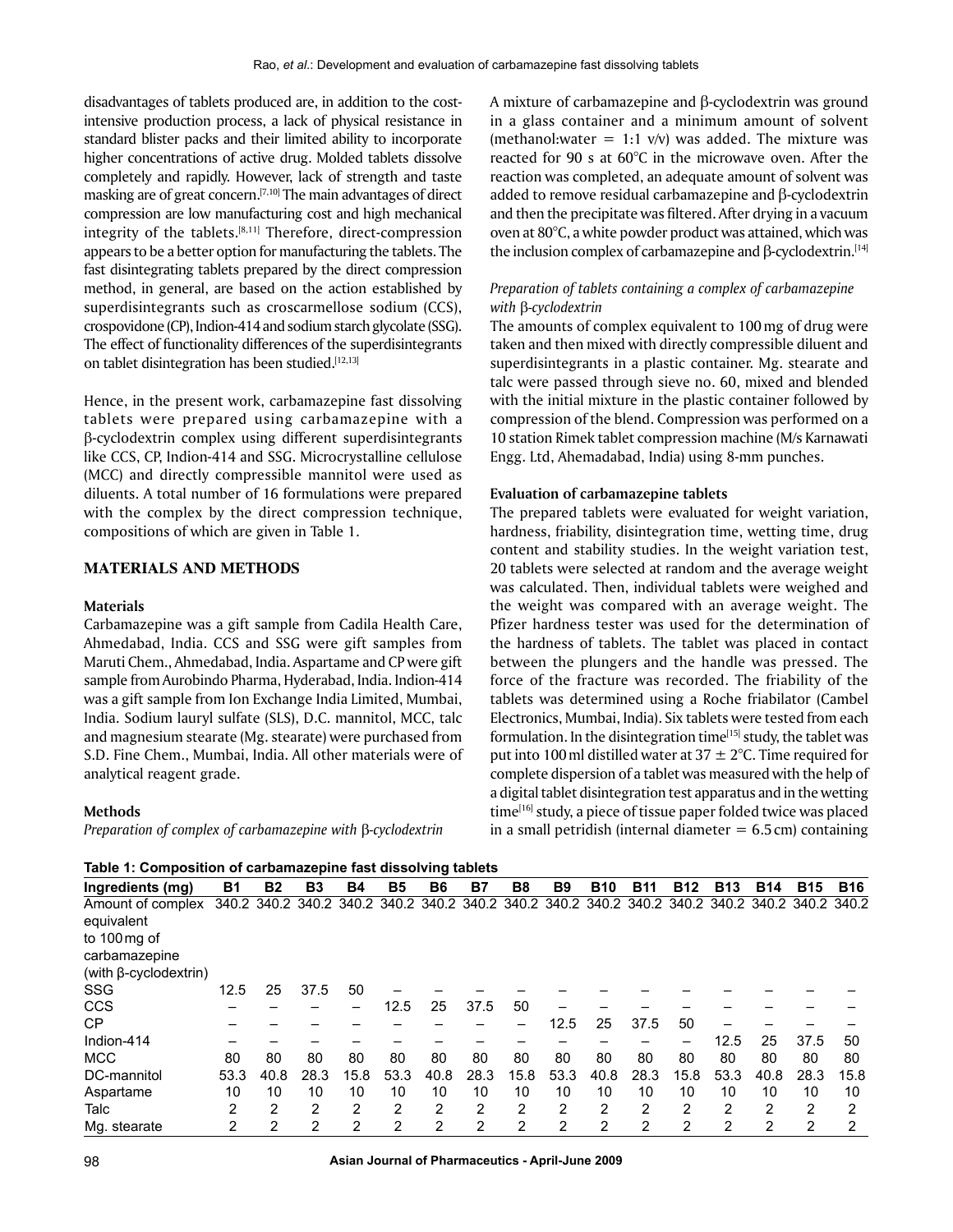5 ml of distilled water. A tablet was placed on the paper and the time for complete wetting of the tablet was measured in seconds. For the determination of the drug content, a total 10 tablets were weighed and powdered and powder equivalent to 100mg of carbamazepine was weighed and dissolved in 1% SLS solution then filtered a Whatman filter paper. The 1% SLS solution was used in the present study because carbamazepine is practically insoluble in water and ether and freely soluble in acetone, chloroform, alcohol, dioxane and propylene glycol. The solubility studies of carbamazepine in different solvents/buffer solutions were carried out to know the solubility and decide the appropriate dissolution medium. Table 2 shows the solubility data of carbamazepine in solvent/buffer solutions. In this study, 1% SLS was used as dissolution media because it can maintain perfect sink conditions. The filtrate was collected and diluted to a sufficient amount with 1% SLS solution till the concentration of the drug lay within the standard plot range. The diluted solution was analyzed for the carbamazepine content by a UV-spectrophotometer (UV-1700 Shimadzu Corporation, Japan) at 287 nm using 1% SLS solution as a blank. The stability study of the tablets was carried out according to International conference on Harmonization guidelines for zones III and IV. The formulations were stored at 40  $\pm$  2°C/75  $\pm$  5% RH for 4 weeks by storing the samples in a stability chamber (Lab-Care, Mumbai, India).

#### *in vitro release studies*

The *in vitro* dissolution study<sup>[17]</sup> was carried out in the USP dissolution test apparatus (Electrolab TDT - 08 L Dissolution tester USP) type 2 (paddle). Nine hundred milliliters of the dissolution medium (1% SLS solution) was taken in a covered vessel and the temperature was maintained at  $37 \pm 0.5^{\circ}$ C. The speed of the paddle was set at 75 rpm. Sampling was performed at every 1-min interval. For each sample, 5 ml of the dissolution medium was withdrawn and the same amount of dissolution medium at  $37 \pm 0.5$ °C was replenished to the dissolution medium. The sample was withdrawn and diluted with 1% SLS solution and analyzed in the UV spectrophotometer (UV-1700 Shimadzu Corporation) at 287nm. All the results were performed in triplicate.

#### **Characterization of carbamazepine tablets**

*Fourier transform infrared spectroscopy (FTIR) studies* IR spectra for drug and powdered tablets were recorded in

**Table 2: Solubility study data of carbamazepine in various solvents and buffers**

| Name of the solvent      | Concentration                      |  |  |  |
|--------------------------|------------------------------------|--|--|--|
|                          | (mg/ml) $(\pm SD)$ ( <i>n</i> = 3) |  |  |  |
| Phosphate buffer pH 6.8  | $2.18 \pm 0.002$                   |  |  |  |
| Phosphate buffer pH 7.2  | $0.928 \pm 0.058$                  |  |  |  |
| Phosphate buffer pH 7.4  | $0.833 \pm 0.024$                  |  |  |  |
| 1% sodium lauryl sulfate | $6.58 \pm 0.008$                   |  |  |  |
| 2% sodium lauryl sulfate | $5.42 \pm 0.050$                   |  |  |  |
| 0.1N hydrochloric acid   | $0.528 \pm 0.004$                  |  |  |  |

a Fourier transform infrared spectrophotometer (FTIR 1615; Perkin Elmer, USA) with KBr pellets.

#### *DSC studies*

DSC scans of about 10 mg, using an automatic thermal analyzer system, were performed accurately that weighed carbamazepine and the formulation (Mettler Toledo, USA). Sealed and perforated aluminum pans were used in the experiments for all the samples. Temperature calibrations were performed using indium as a standard. An empty pan sealed in the same way as the sample was used as a reference. The entire samples were run at a scanning rate of 10°/min from 50 to 300°C.

## **RESULT AND DISCUSSION**

The values of pre-compression parameters evaluated were within prescribed limits and indicated a good free flowing property. The results are shown in Table 3. The data obtained from post-compression parameters such as weight variation, hardness, friability, wetting time, drug content and *in vitro* disintegration are shown in Table 4.

In all the formulations, the hardness test indicated good mechanical strength, whereas friability is less than 1%, which indicated that the tablets had a good mechanical resistance. Drug content was found to be high  $(\geq 99.11\%)$  and uniform in all the tablet formulations.

The tablets were subjected for evaluation of the *in vitro* disintegration time [Figure 1]. The tablets were evaluated for the *in vitro* disintegration time and it was observed that the time for all the formulations varied from  $26.86 \pm 0.9$  to 58.54  $\pm$  2.2 s. It was observed that when CP and Indion-414

**Table 3: Pre-compressional parameters of powder blend used in the direct compression technique with the**  b**-cyclodextrin complex**

| <b>Formulation</b> | Angle of                   | Compressibility  | Hausner's                  |
|--------------------|----------------------------|------------------|----------------------------|
|                    | repose (θ)                 | (%)(± SD)        | ratio                      |
|                    | $(\pm SD)$ ( <i>n</i> = 3) | $(n = 3)$        | $(\pm SD)$ ( <i>n</i> = 3) |
| <b>B1</b>          | $18.21 \pm 0.08$           | $12.25 \pm 0.12$ | $1.12 \pm 0.09$            |
| <b>B2</b>          | $22.41 \pm 0.11$           | $14.28 \pm 0.16$ | $1.14 \pm 0.11$            |
| B3                 | $19.52 \pm 0.09$           | $16.68 \pm 0.11$ | $1.13 \pm 0.12$            |
| B4                 | $24.25 \pm 0.12$           | $17.71 \pm 0.20$ | $1.18 \pm 0.08$            |
| B <sub>5</sub>     | $16.51 \pm 0.16$           | $12.48 \pm 0.12$ | $1.16 \pm 0.12$            |
| B <sub>6</sub>     | $15.32 \pm 0.18$           | $16.59 \pm 0.16$ | $1.13 \pm 0.11$            |
| B7                 | $14.31 \pm 0.12$           | $15.98 \pm 0.15$ | $1.14 \pm 0.11$            |
| B <sub>8</sub>     | $16.25 \pm 0.14$           | $14.32 \pm 0.12$ | $1.22 \pm 0.09$            |
| B9                 | $14.28 \pm 0.11$           | $13.57 \pm 0.16$ | $1.20 \pm 0.05$            |
| <b>B10</b>         | $18.26 \pm 0.12$           | $16.36 \pm 0.14$ | $1.18 \pm 0.11$            |
| B11                | $19.47 \pm 0.15$           | $14.29 \pm 0.18$ | $1.14 \pm 0.08$            |
| B12                | $22.26 \pm 0.16$           | $13.72 \pm 0.12$ | $1.15 \pm 0.10$            |
| B13                | $24.36 \pm 0.18$           | $12.82 \pm 0.16$ | $1.13 \pm 0.12$            |
| B14                | $21.31 \pm 0.12$           | $14.52 \pm 0.15$ | $1.18 \pm 0.06$            |
| <b>B15</b>         | $23.33 \pm 0.15$           | $15.65 \pm 0.11$ | $1.16 \pm 0.05$            |
| B16                | $24.44 \pm 0.16$           | $11.41 \pm 0.12$ | $1.14 \pm 0.04$            |

Note: Values in parenthesis are standard deviation (± SD)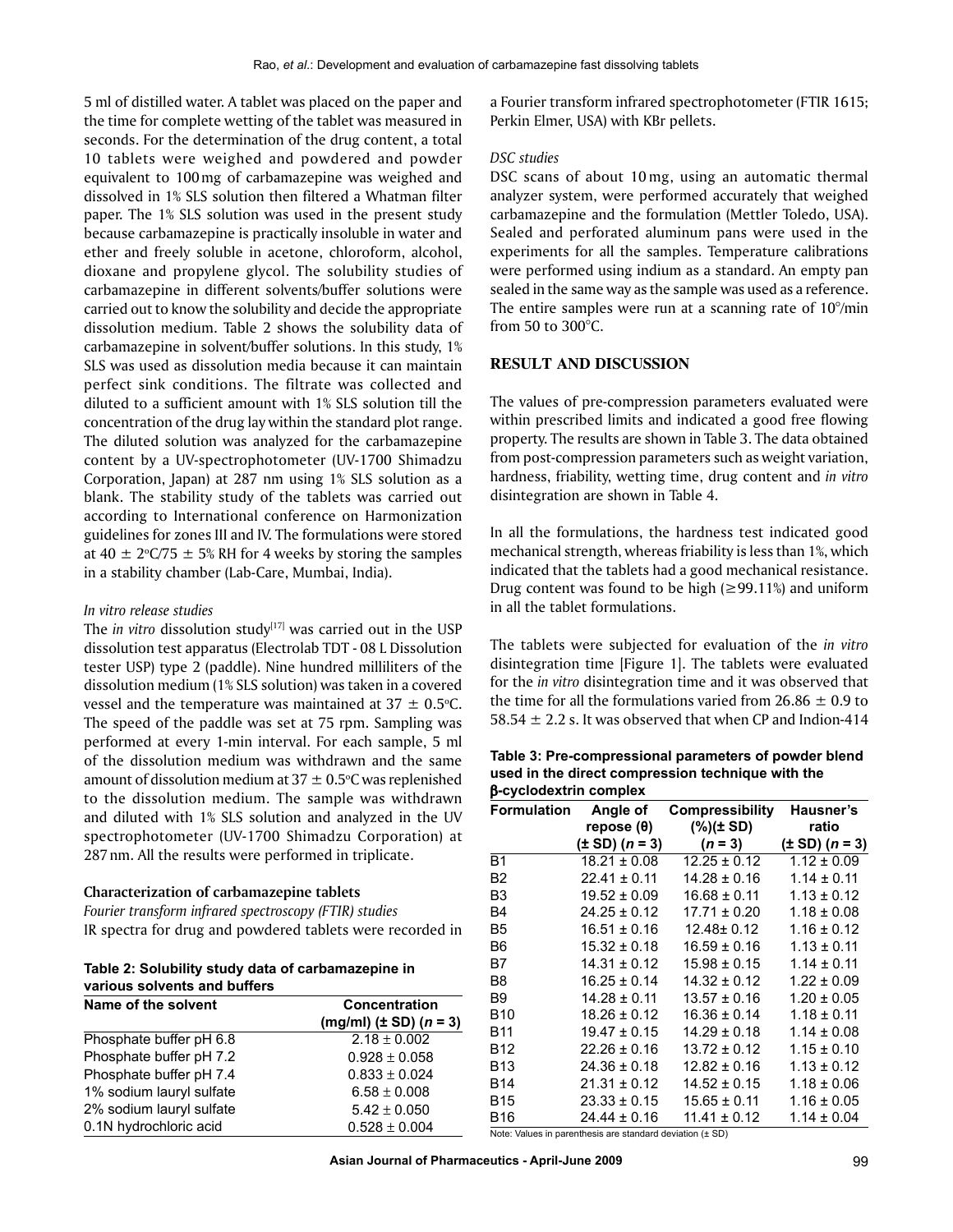

**Figure 1:** Photographs showing disintegration of tablets in water after 30, 60 and 90 s

| <b>Formulation</b> | <b>Hardness</b>        | Friability (%)             | Drug content         | <b>Disintegration</b> | Wetting time (s)           | <b>Weight variation</b>     |
|--------------------|------------------------|----------------------------|----------------------|-----------------------|----------------------------|-----------------------------|
|                    | $(kg/cm2)$ ( $\pm$ SD) | $(\pm SD)$ ( <i>n</i> = 6) | $(mg\%)$ ( $\pm$ SD) | time (s) $(\pm SD)$   | $(\pm SD)$ ( <i>n</i> = 3) | (mg)                        |
|                    | $(n = 3)$              |                            | $(n = 10)$           | $(n = 6)$             |                            | $(\pm SD)$ ( <i>n</i> = 20) |
| <b>B1</b>          | $3.1 \pm 0.16$         | $0.62 \pm 0.12$            | $99.22 \pm 1.4$      | $34.26 \pm 1.5$       | $52.24 \pm 1.8$            | $500.47 \pm 2.7$            |
| <b>B2</b>          | $3.4 \pm 0.11$         | $0.68 \pm 0.18$            | $99.41 \pm 1.1$      | $38.48 \pm 0.7$       | $73.08 \pm 2.1$            | $500.64 \pm 2.1$            |
| B <sub>3</sub>     | $3.2 \pm 0.15$         | $0.59 \pm 0.10$            | $99.37 \pm 0.9$      | $44.56 \pm 0.2$       | $84.34 \pm 1.3$            | $500.55 \pm 0.8$            |
| B4                 | $3.1 \pm 0.12$         | $0.60 \pm 0.08$            | $99.69 \pm 1.5$      | $58.54 \pm 2.3$       | $99.19 \pm 1.6$            | $499.60 \pm 1.4$            |
| B <sub>5</sub>     | $3.1 \pm 0.13$         | $0.54 \pm 0.22$            | $99.11 \pm 1.2$      | $39.28 \pm 0.4$       | $74.18 \pm 1.9$            | $500.58 \pm 1.1$            |
| B <sub>6</sub>     | $3.6 \pm 0.15$         | $0.58 \pm 0.24$            | $99.46 \pm 1.4$      | $37.51 \pm 0.1$       | $62.58 \pm 1.2$            | $501.54 \pm 1.9$            |
| B7                 | $3.1 \pm 0.10$         | $0.64 \pm 0.18$            | $99.82 \pm 1.2$      | $31.35 \pm 0.5$       | $58.51 \pm 0.6$            | $500.65 \pm 2.1$            |
| B <sub>8</sub>     | $3.3 \pm 0.14$         | $0.57 \pm 0.14$            | $99.74 \pm 1.1$      | $28.08 \pm 0.4$       | $54.55 \pm 1.1$            | $501.48 \pm 1.1$            |
| B9                 | $3.4 \pm 0.12$         | $0.62 \pm 0.20$            | $99.24 \pm 0.5$      | $32.34 \pm 0.2$       | $52.11 \pm 1.1$            | $502.41 \pm 1.8$            |
| <b>B10</b>         | $3.3 \pm 0.14$         | $0.64 \pm 0.09$            | $99.08 \pm 0.8$      | $28.19 \pm 0.4$       | $48.10 \pm 1.8$            | $500.60 \pm 1.2$            |
| <b>B11</b>         | $3.2 \pm 0.18$         | $0.68 \pm 0.12$            | $99.87 \pm 1.4$      | $27.12 \pm 0.4$       | $34.10 \pm 1.3$            | $501.41 \pm 1.8$            |
| <b>B12</b>         | $3.3 \pm 0.20$         | $0.57 \pm 0.15$            | $99.67 \pm 0.1$      | $26.86 \pm 0.5$       | $32.18 \pm 1.4$            | $500.48 \pm 0.5$            |
| <b>B13</b>         | $3.1 \pm 0.18$         | $0.59 \pm 0.16$            | $99.34 \pm 1.1$      | $42.04 \pm 1.5$       | $55.18 \pm 1.8$            | $502.78 \pm 1.4$            |
| <b>B14</b>         | $3.1 \pm 0.15$         | $0.65 \pm 0.18$            | $99.48 \pm 0.3$      | $38.58 \pm 1.1$       | $49.12 \pm 1.5$            | $500.56 \pm 1.8$            |
| <b>B15</b>         | $3.4 \pm 0.13$         | $0.68 \pm 0.24$            | $99.29 \pm 0.8$      | $30.14 \pm 0.7$       | $36.15 \pm 1.1$            | $501.70 \pm 2.8$            |
| <b>B16</b>         | $3.5 \pm 0.18$         | $0.54 \pm 0.21$            | $99.82 \pm 1.6$      | $27.22 \pm 0.2$       | $34.11 \pm 1.2$            | $500.61 \pm 2.1$            |

| Table 4: Results of the post-compression parameters |  |  |  |
|-----------------------------------------------------|--|--|--|
|-----------------------------------------------------|--|--|--|

Note: Values in parenthesis are standard deviation (± SD)

were used as disintegrants, the tablet disintegrated rapidly within a short time due to the easy swelling ability of CP and Indion-414 when compared with other tablets prepared using CCS and SSG. It is observed that the disintegration time of the tablets decreased with an increase in the level of CCS, CP and Indion-414. However, the disintegration time increased with an increase in the level of SSG in the tablets. It indicates that the increase in the level of SSG had a negative effect on the disintegration of the tablets. At higher levels, formation of a viscous gel layer by SSG<sup>[18]</sup> might have formed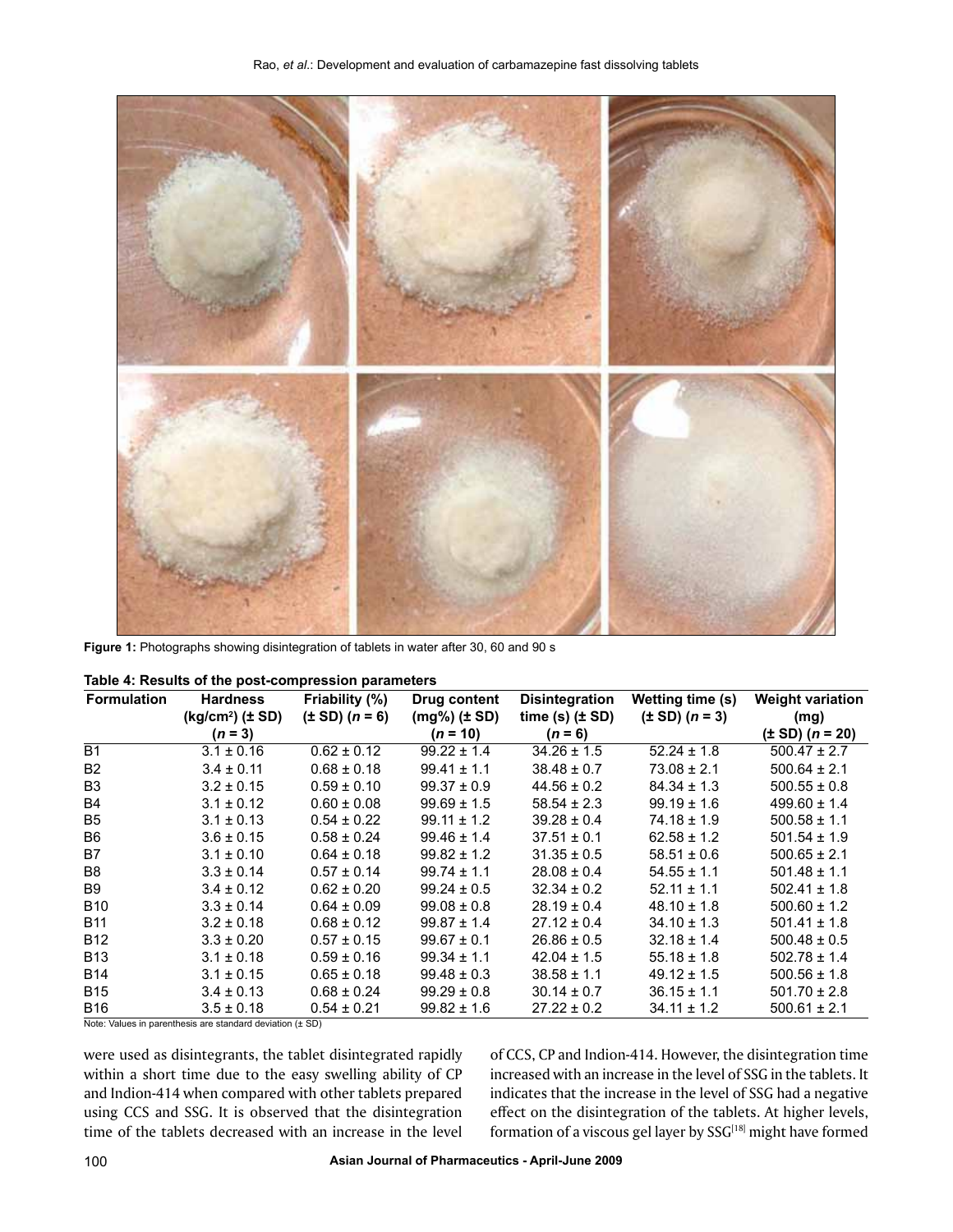a thick barrier to the further penetration of the disintegration medium and hindered the disintegration or leakage of the tablet contents. Thus, tablet disintegration is retarded to some extent with tablets containing SSG when compared with the disintegration time of the tablets containing CP.<sup>[19]</sup> These results suggest that using wicking type of disintegrants like CP and Indion-414 can decrease the disintegration time. The dissolution of carbamazepine from the tablets is shown in Figures 2-4. The results were compiled in Table 4.

Because the dissolution process of a tablet depends on the wetting followed by disintegration of the tablet, the measurement of wetting time may be used as another confirmative test for evaluation of the fast dissolving tablets. In the wetting time study, the wetting time was rapid in CP and Indion-414 followed by CCS and SSG. It was observed that as the concentrations of CCS, CP and Indion-414 increased, the time taken for wetting was reduced. However, in case of SSG, as the concentration increased, time taken for wetting also increased. Results were shown in Table 4.



**Figure 2:** Dissolution profiles of different sodium starch glycolate formulations



The influence of superdisintegrants on the dissolution of carbamazepine from the tablets is shown in Figure 5. The  $\bm{{\mathsf{t}}}_{\mathsf{50\%}}$  and  $\bm{{\mathsf{t}}}_{\mathsf{90\%}}$  (time for 50% and 90% of release) values decreased with an increase in the level of CCS, CP and Indion-414. However,  $t_{\text{so}}$  and  $t_{\text{so}}$  values increased with an increase in the level of SSG. These results indicated that dissolution parameter values of CCS and SSG containing tablets are inconsistent with the disintegration time values observed. However, disintegration time values observed with CP and Indion-414 tablets are not predictable of dissolution of the drug. The rapid increase in dissolution of carbamazepine with the increase in CCS may be attributed to rapid swelling and disintegration $[19]$  of the tablet into apparently primary



**Figure 3:** Dissolution profiles of different croscarmellose sodium formulations



**Figure 4:** Dissolution profiles of different crospovidone formulations **Figure 5:** Dissolution profiles of different Indion-414 formulations



**Asian Journal of Pharmaceutics - April-June 2009** 101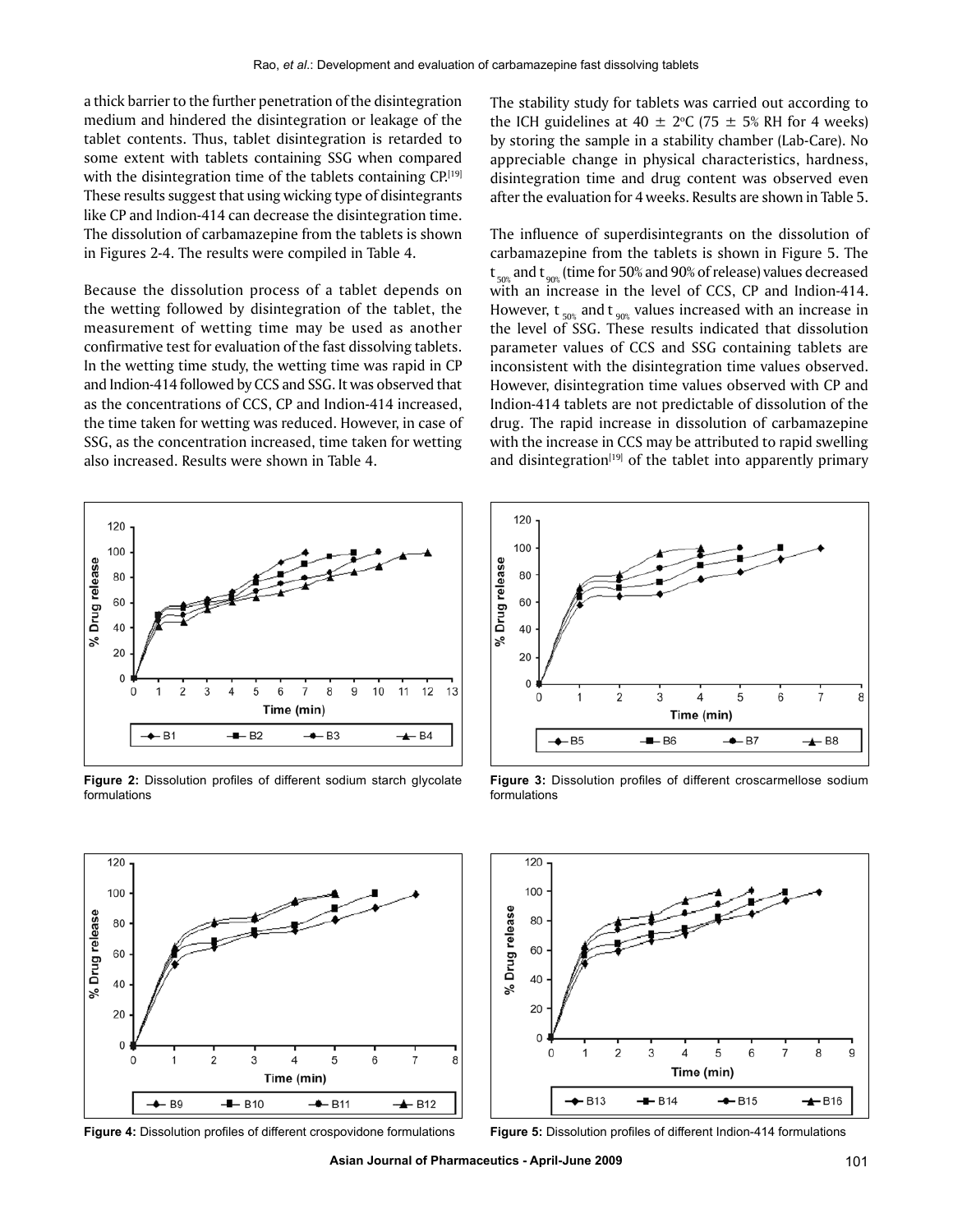particles.[12] However, tablets prepared with SSG disintegrate by rapid uptake of water followed by rapid and enormous swelling<sup>[19]</sup> into primary particle, but more slowly<sup>[12]</sup> due to the formation of a viscous gel layer by SSG.[18] CP and Indion-414 exhibit high capillary activity and pronounced hydration, with little tendency to gel formation,<sup>[19]</sup> and disintegrate the tablets rapidly but into larger masses of aggregated particles.[12] Thus, the differences in the size distribution generated and the differences in the surface area exposed to the dissolution medium with different superdisintegrants rather than speed of disintegration of tablets may be attributed to the differences in the  $t_{50\%}$  and  $t_{90\%}$  values with the same amount of superdisintegrants in the tablets. Thus, although the disintegration times were lower in CP- and Indion-414-containing tablets than that of the CCScontaining tablet, comparatively higher  $t_{\text{50\%}}$  and  $t_{\text{90\%}}$  values were observed due to the larger masses of the aggregates.

**Table 5: Results of the stability study**

| <b>Formulation</b> | <b>Disintegration</b><br>time (s) | <b>Hardness</b><br>kg/cm <sup>2</sup> | Drug content<br>$(mq\%)$   |
|--------------------|-----------------------------------|---------------------------------------|----------------------------|
|                    | mean ± SD                         | mean ±                                | $(\pm SD)$ ( <i>n</i> = 3) |
|                    | $(n = 6)$                         | $SD (n = 3)$                          |                            |
| <b>B1</b>          | $33.36 \pm 1.8$                   | $3.3 \pm 0.26$                        | $99.12 \pm 1.1$            |
| B <sub>2</sub>     | $39.38 \pm 1.7$                   | $3.2 \pm 0.18$                        | $98.61 \pm 1.8$            |
| B <sub>3</sub>     | $45.46 \pm 0.8$                   | $3.1 \pm 0.11$                        | $99.17 \pm 1.9$            |
| B <sub>4</sub>     | $59.44 \pm 1.3$                   | $3.2 \pm 0.18$                        | $99.29 \pm 1.9$            |
| B <sub>5</sub>     | $38.32 \pm 1.4$                   | $3.3 \pm 0.16$                        | $98.11 \pm 1.9$            |
| B6                 | $37.31 \pm 1.1$                   | $3.5 \pm 0.10$                        | $98.46 \pm 1.5$            |
| B7                 | $32.39 \pm 1.5$                   | $3.2 \pm 0.16$                        | $99.12 \pm 1.8$            |
| B8                 | $29.18 \pm 1.4$                   | $3.2 \pm 0.18$                        | $99.14 \pm 1.7$            |
| B9                 | $33.36 \pm 1.2$                   | $3.3 \pm 0.11$                        | $98.14 \pm 0.5$            |
| <b>B10</b>         | $29.12 \pm 1.4$                   | $3.2 \pm 0.13$                        | $98.28 \pm 0.6$            |
| <b>B11</b>         | $28.11 \pm 1.5$                   | $3.3 \pm 0.16$                        | $99.27 \pm 1.8$            |
| <b>B12</b>         | $26.36 \pm 1.5$                   | $3.2 \pm 0.24$                        | $98.17 \pm 1.1$            |
| <b>B13</b>         | $43.14 \pm 0.5$                   | $3.2 \pm 0.21$                        | $99.24 \pm 2.1$            |
| <b>B14</b>         | $39.57 \pm 1.8$                   | $3.2 \pm 0.11$                        | $99.18 \pm 1.3$            |
| B15                | $31.25 \pm 0.5$                   | $3.3 \pm 0.15$                        | $98.39 \pm 2.8$            |
| B16                | $28.32 \pm 1.2$                   | $3.4 \pm 0.14$                        | $98.42 \pm 1.1$            |

Note: Values in parenthesis are standard deviation (± SD)



**Figure 6:** (A) Infrared (IR) spectrum of carbamazepine and (D) IR spectrum of formulation B8

Among all formulations studied, formulation B8 showed 99.89% drug release in 4min.

IR spectra of carbamazepine and formulation B8 are shown in Figure 6. The pure drug showed characteristic absorption bands cm<sup>−1</sup> at 3467 (NH stretching of NH<sub>2</sub>), 3080 (aromatic CH stretching), 1678 (C=O stretching of CO  $NH_2$ ) and 1605, 1489 (C=C ring stretching) and the formulation B8 showed a characteristic absorption band at 3465 (NH Stretching of NH<sub>2</sub>), 3080 (aromatic CH stretching), 1676 (C=O stretching of CO  $NH_2$ ) and 1605, 1488 (C=C ring stretching). The IR spectra of pure carbamazepine and the formulation reveled that there is no appreciable change in the position of the absorption band. This reveled that there was no chemical interaction between the drug and the polymer.

Thermograms of pure drug carbamazepine and the formulation B8 [Figure 7] revealed that the pure drug has a sharp endotherm at 193.91°C. However, the drug and its formulation showed characteristic changes in the appearance of the thermogram. It is observed that in B8 the nature of the thermogram is totally changed and the sharp peaks are shifted to a lower range, around  $167.31^{\circ}$ C, and the peaks of the pure drug have changed to broad peaks with a reduction of the height of each peak. These changes indicate that the dehydration of the pure drug and the change in the particle size give a more amorphous type of the product, which may help in increasing the fast release of the tablets.

# **CONCLUSION**

The major problem of carbamazepine is that it is erratically absorbed from the gastrointestinal tract and its limited aqueous solubility, which may hinder dissolution. Results reveled that it is possible to enhance the dissolution rate and the bioavailability by a direct compression technique using different superdisintegrants. The overall results



Figure 7: DSC thermograms of carbamazepine (A) and formulation B8 (d)